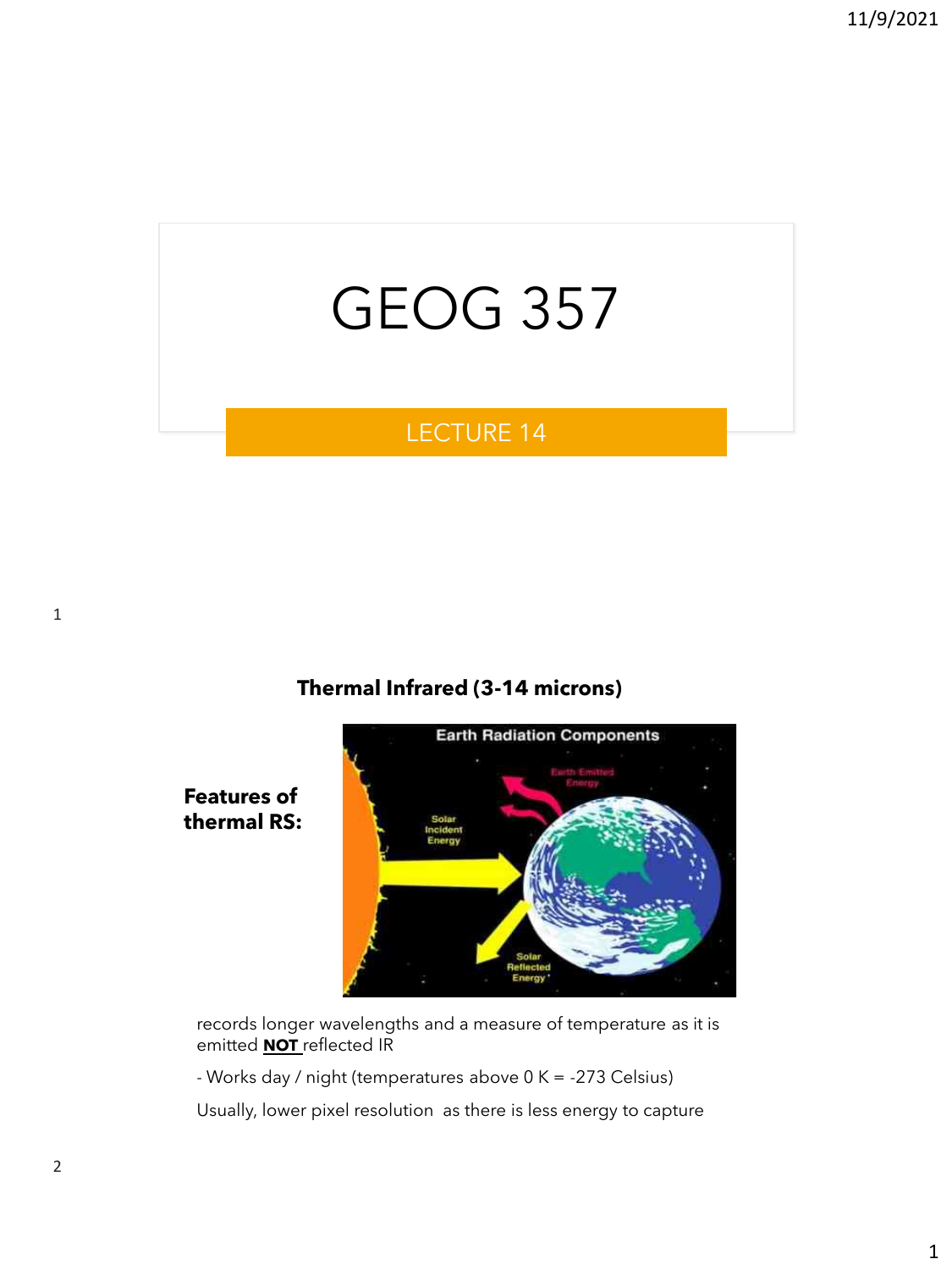## **Thermal Infrared (3-14 microns)**



Thermal IR can 'see' through haze and smoke - but not clouds



A comparison of a thermal image and an ordinary photograph. The plastic bag is mostly transparent to longwavelength infrared, but the man's glasses are opaque.

## **1. Thermal Wavelengths (3-14 μm) windows:3-5,8-14**



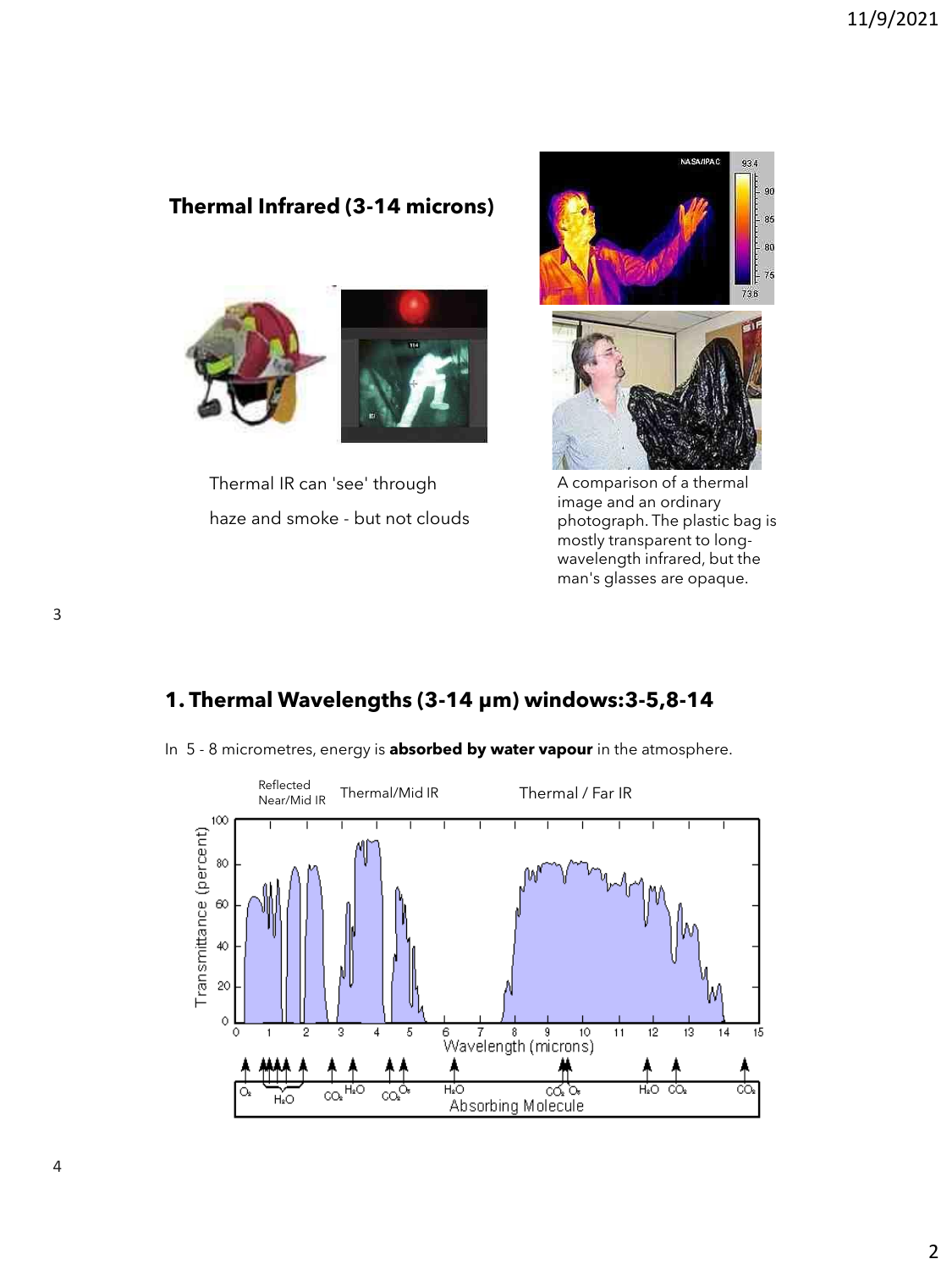#### **There is some confusing naming of IR sections of the spectrum**



Different scientific areas use different terms

#### **2. Wavelength & Temperature**

- Thermal IR is emitted terrestrial energy
	- received from the sun and absorbed.
- All objects emit some energy if their temperature is above 0 Kelvin (= -273C)

Wien's Law: the maximum emission of energy from a body occurs at a wavelength **inversely** proportional to its temperature



Wavelength = 2898 /temp K (microns)

-> so earth radiates energy at longer wavelengths than the sun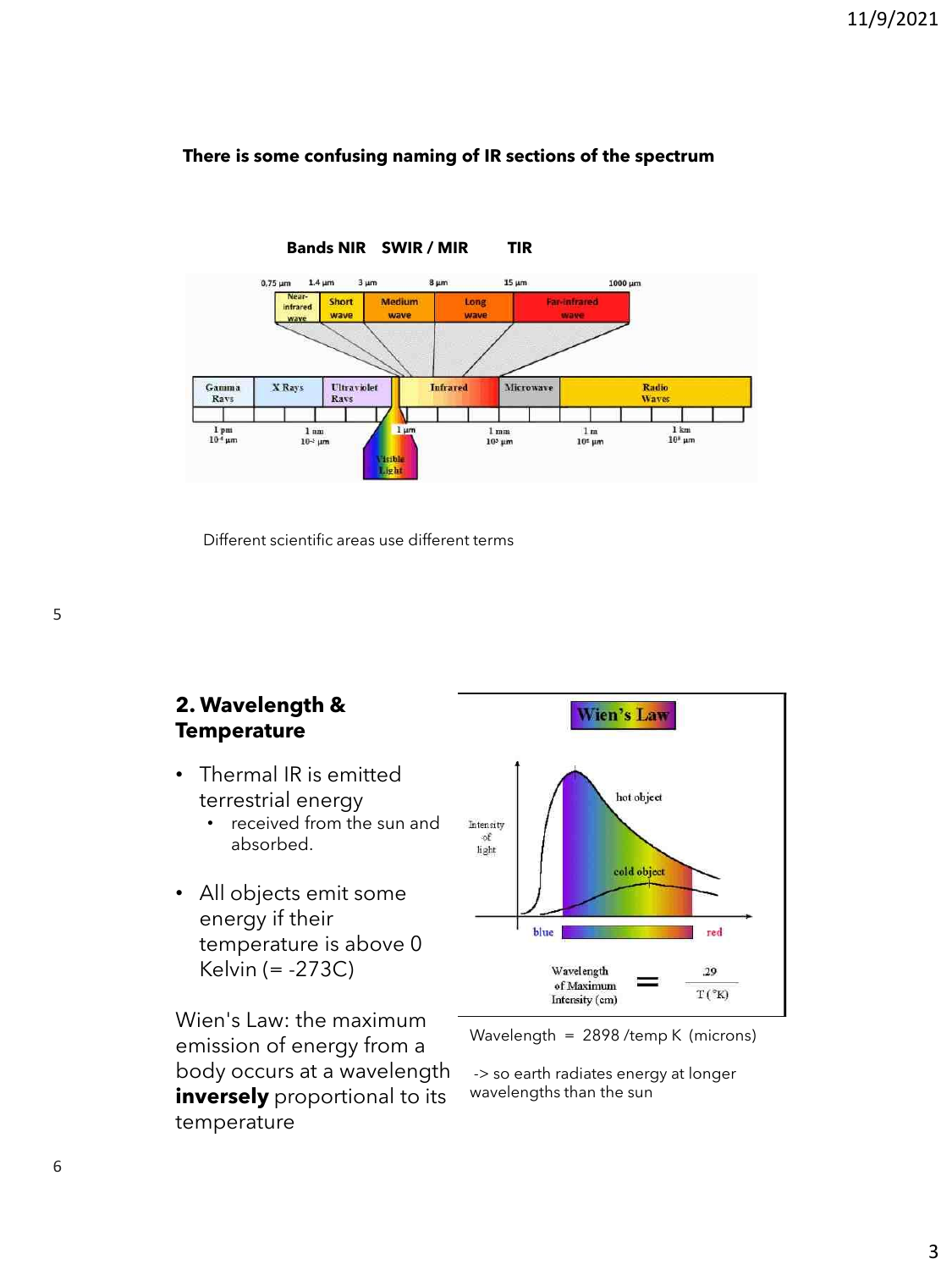Wien's Equation: max energy wavelength (micrometres) = **2898 / Temperature (K)**

Earth (temp =  $27^{\circ}$ C = 300K) = 2898 / 300 = 9.5 (thermal IR/long)

Forest fire (temp =  $600K$ ) = 2898 /  $600 = 4.8$ (thermal IR / mid)

| SUN (temp= 6000K) | $= 2898 / 6000 = 0.5$ |
|-------------------|-----------------------|
|                   | (green)               |

# **3. Brightness Temperature (DN) & Emissivity**

**Emissivity** = the relative power of a surface to emit heat by radiation.

It is the ratio of energy radiated by a particular material to the energy radiated by a black body at the same temperature.

Brightness Temperature = emissivity x temperature **<sup>4</sup>**

#### **(DN converted back to radiance)**

i.e. Actual temperature =  $\frac{4}{\sqrt{D}}$ DN /emissivity

*Sample emissivity values:* Water 0.99

Wet soil 0.95 Dry soil 0.92 Snow 0.85 Sand 0.76

*Result: features with similar DNs may have different temperatures and vice versa ; we use an infrared thermal radiometer to 'ground truth' e.g. sea buoys*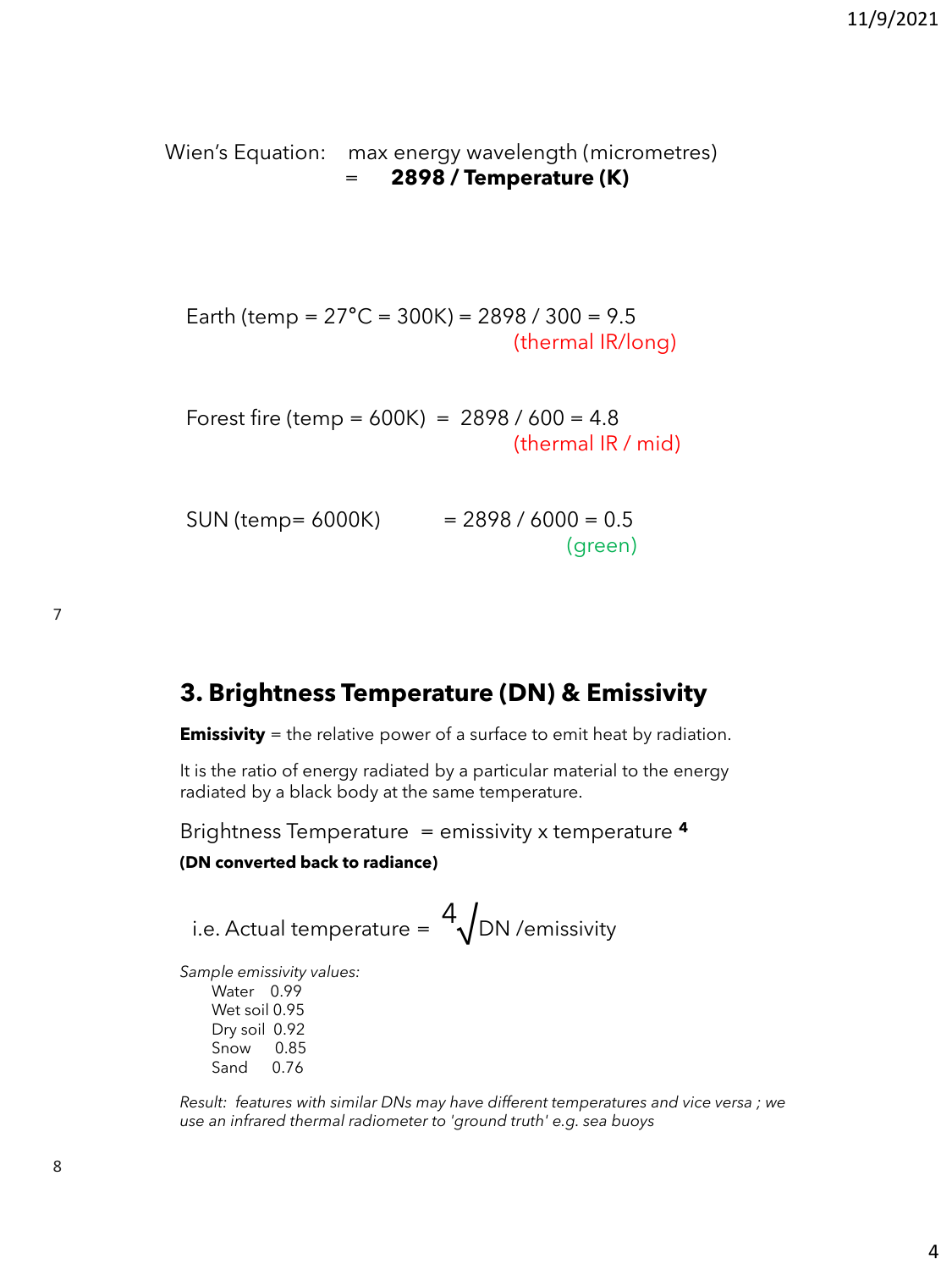

Converting thermal DN values to radiance  $\rightarrow$  temperatures

This could be a topic for advanced RS

#### **4. Thermal Capacity of Surfaces: the role of water**

Thermal capacity determines how well a material stores heat. Water has a very high capacity

water heats up and cools down slowly, as it absorbs Visible / IR during the day and releases energy at night as thermal IR

In temperate climates, water is warmer in winter than land surfaces and cooler in summer; and may be warmer at night than land and cooler during the day.

# **Diurnal Temperature Variation**



10

9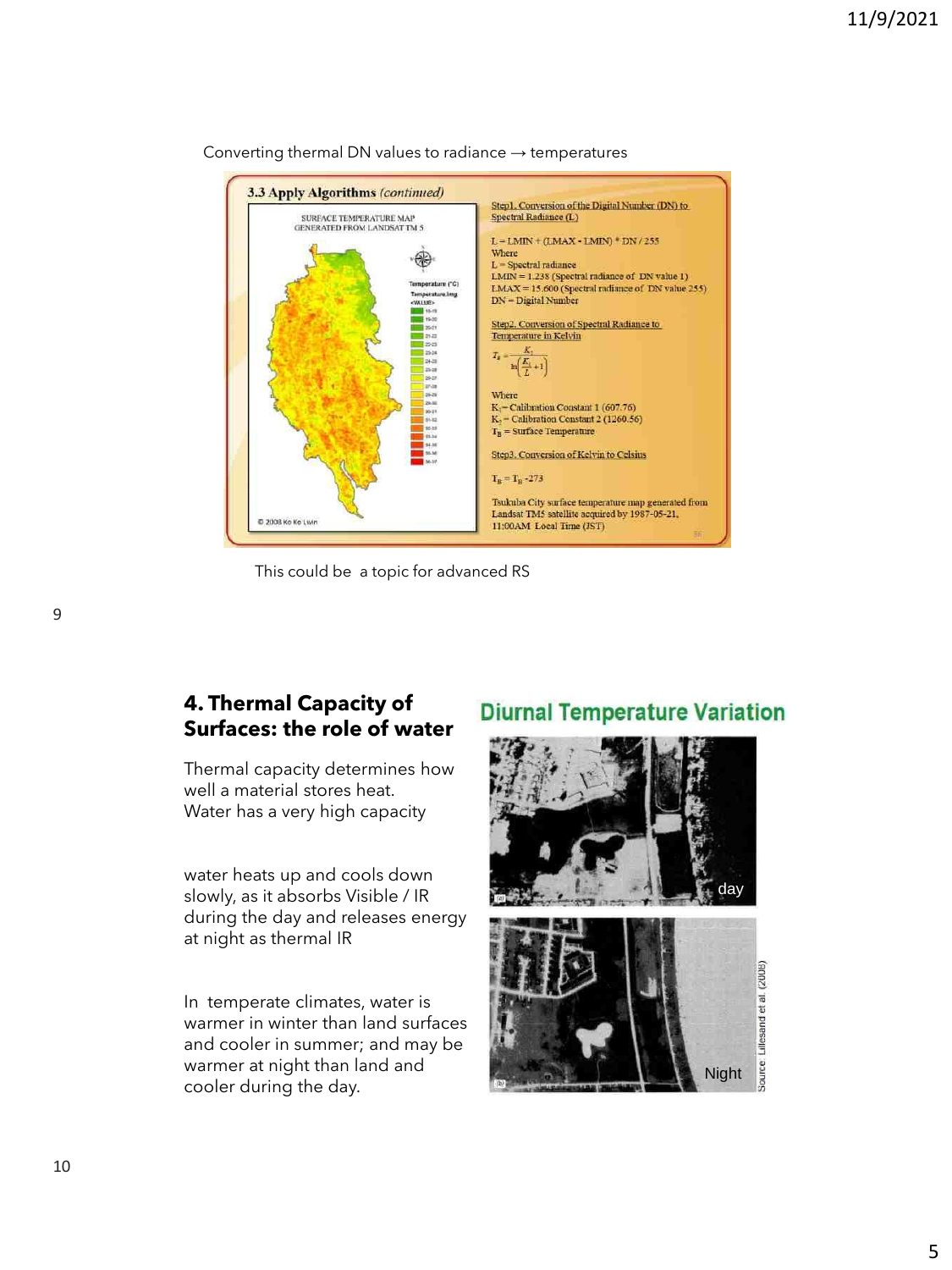

## **Dusseldorf airport thermal image**

**Daytime image - – note the 'ghost' plane shadows**

#### **Diurnal variation – and thermal crossovers**

The diurnal or seasonal times when land and water are equal in temperature and scanned images show least contrast. Such '**crossover** periods ' should be avoided in thermal sensing.

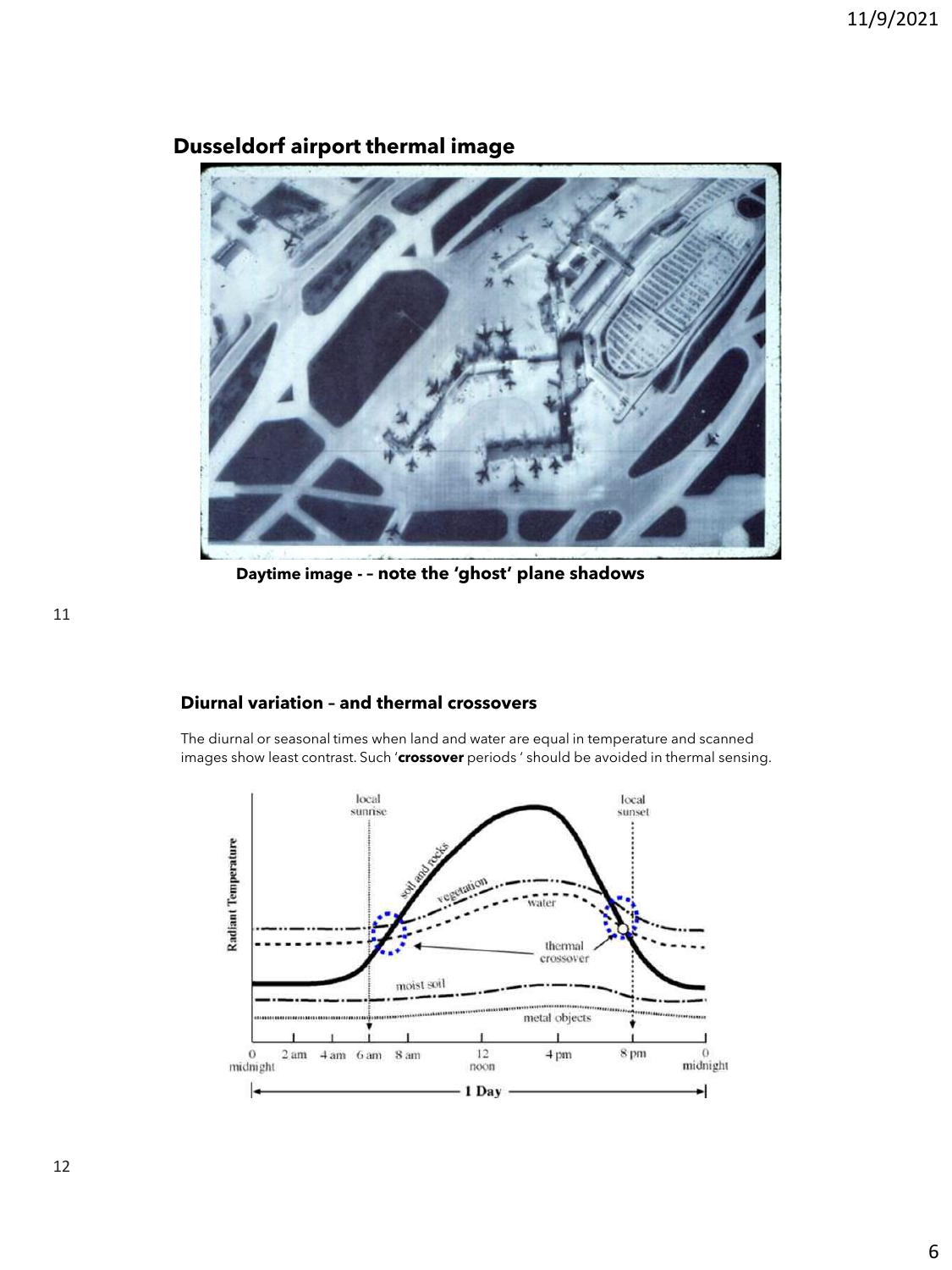Practical considerations in thermal remote sensing

➢Lower thermal wavelengths can get mixed with reflected solar energy (3-5 microns).

➢Night time is preferred to avoid shadowing (topographic / clouds) and solar heating.

➢The larger the pixel area, the finer temperature differences can be detected. …. Temperature resolution can be as fine as 0.1° C.

➢pixel size is larger (courser resolution), than for reflected bands …. as there is less energy to capture

# **Landsat thermal bands**

Landsat thermal bands are affected by:

```
➢low radiance = reduced DN range (60-120m pixels)
➢shadows (10.30am)
➢recent moisture
➢it is mostly daytime so not ideal for thermal remote sensing 
– except for 'ascending orbit' 'dark side of the earth'
```
Sensors, wavelength, resolution:

| Landsat 4/5 TM: 10.45-12.4  |                                             | 120 <sub>m</sub> |
|-----------------------------|---------------------------------------------|------------------|
| Landsat 7 ETM+: 10.31-12.46 |                                             | 60 <sub>m</sub>  |
|                             | Landsat 8 (2013): 10.3-11.3; 11.5-12.5 100m |                  |



Sun-synchronous orbit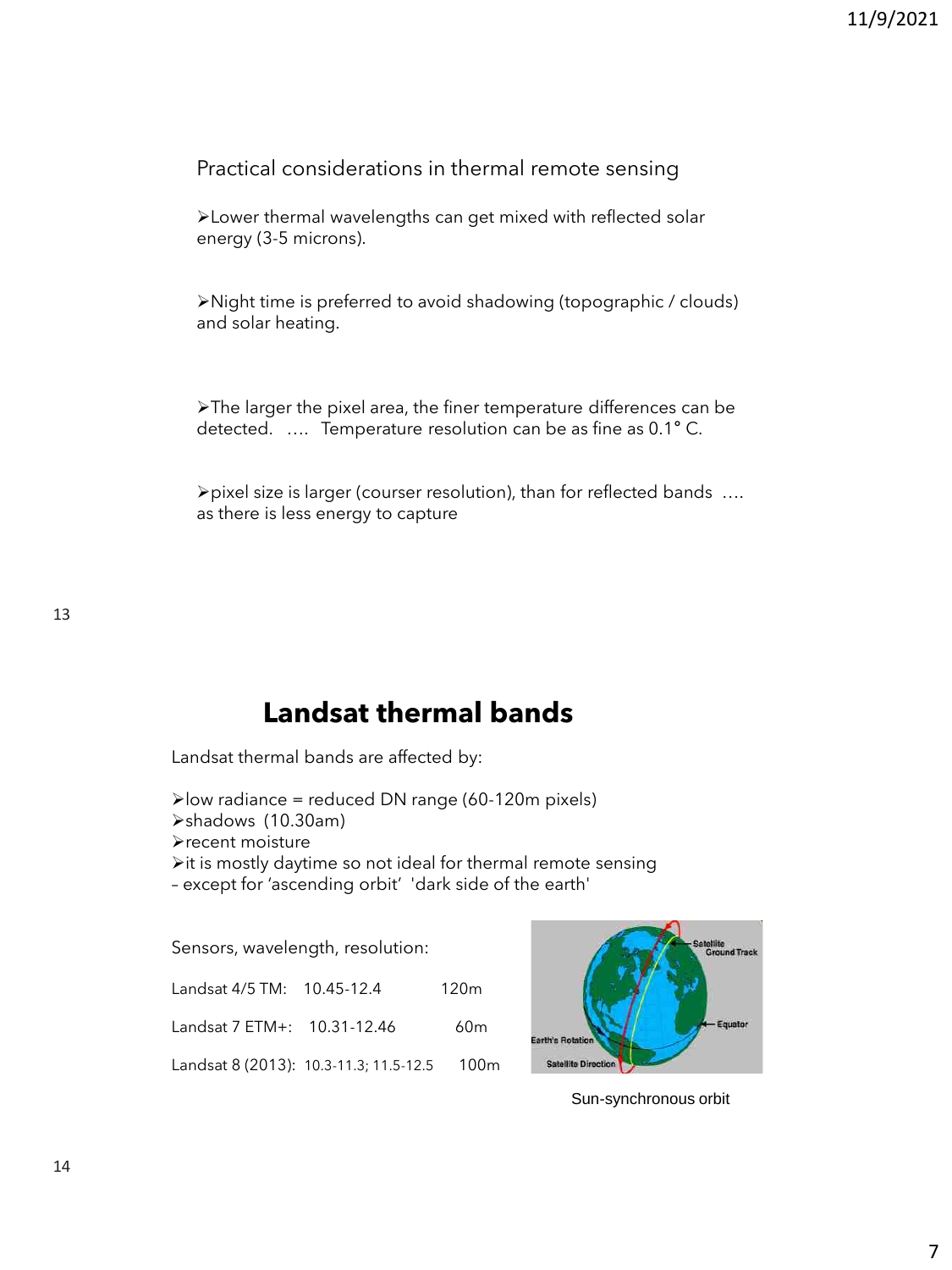

Prince George Landsat 5 Band 6 - thermal-IR

**'Brightness temperature' – related to surface thermal qualities**

# **(Landsat) thermal applications (short list)**

- ➢ Urban heat island effects
- ➢ Volcanic hazard assessment
- ➢ Mapping lake thermal plumes from power plants
- ➢ Burnt area mapping and active fires
- ➢ Glaciers ????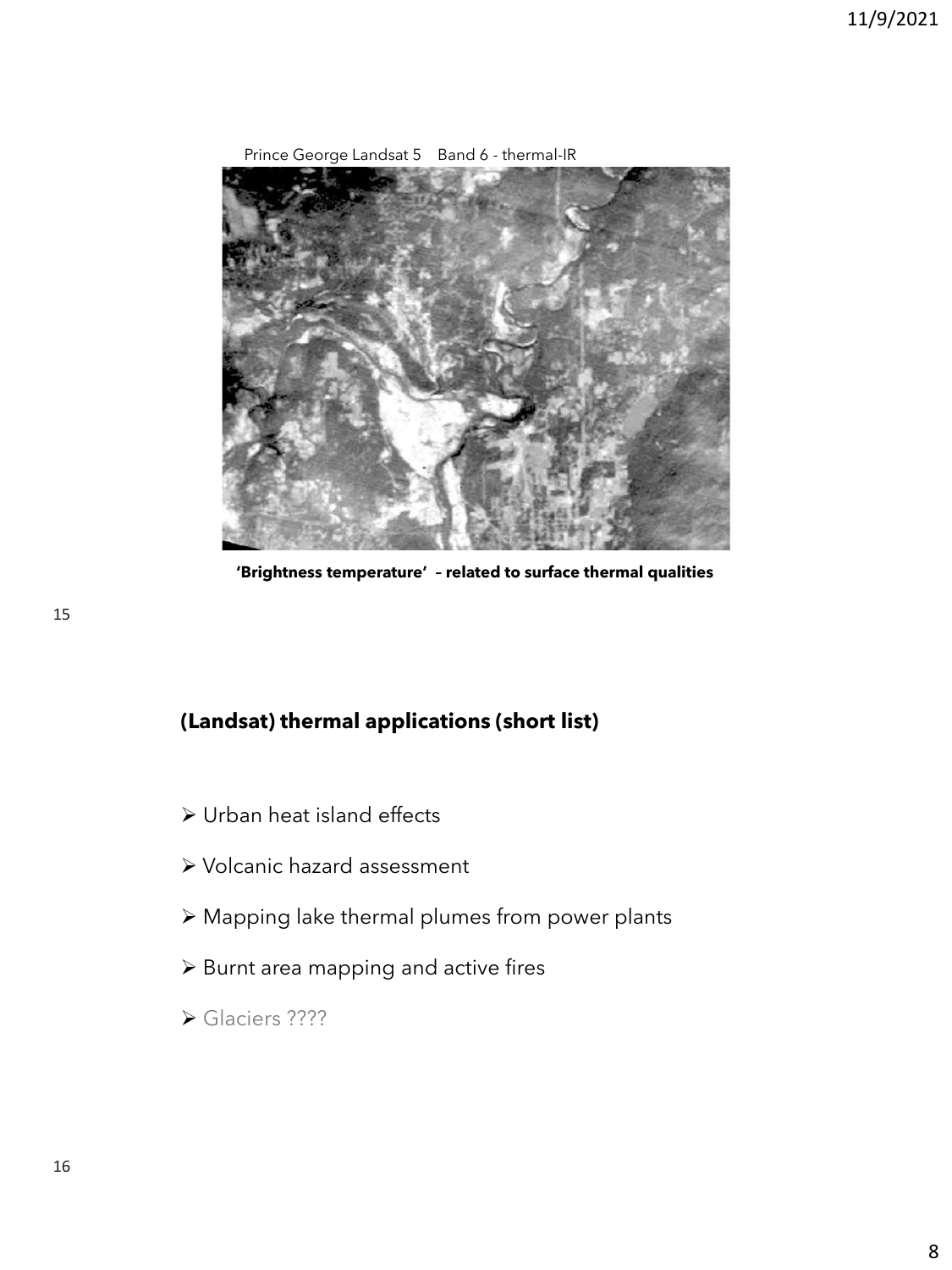#### **Thermal characteristics Mt. Robson, TM 543 composite/ thermal band 6**

Water is cooler (darker) during day, but reversed at night .. due to heat transfer;

- **Vegetation** is cooler than surroundings in day, warmer at night (leaves have moisture).
- **Grass** is warmer during day than forest, cooler-darker at night

**Damp ground**: Effect of absorbed water: cooler in day, warmer at night





*Fires in the Bahamas, Florida and Cuba (03 April 2004, 18:30 UTC) identified using MODIS Aqua and outlined in red on the MODIS 1km* active fire map (MODIS) <http://activefiremaps.fs.fed.us/>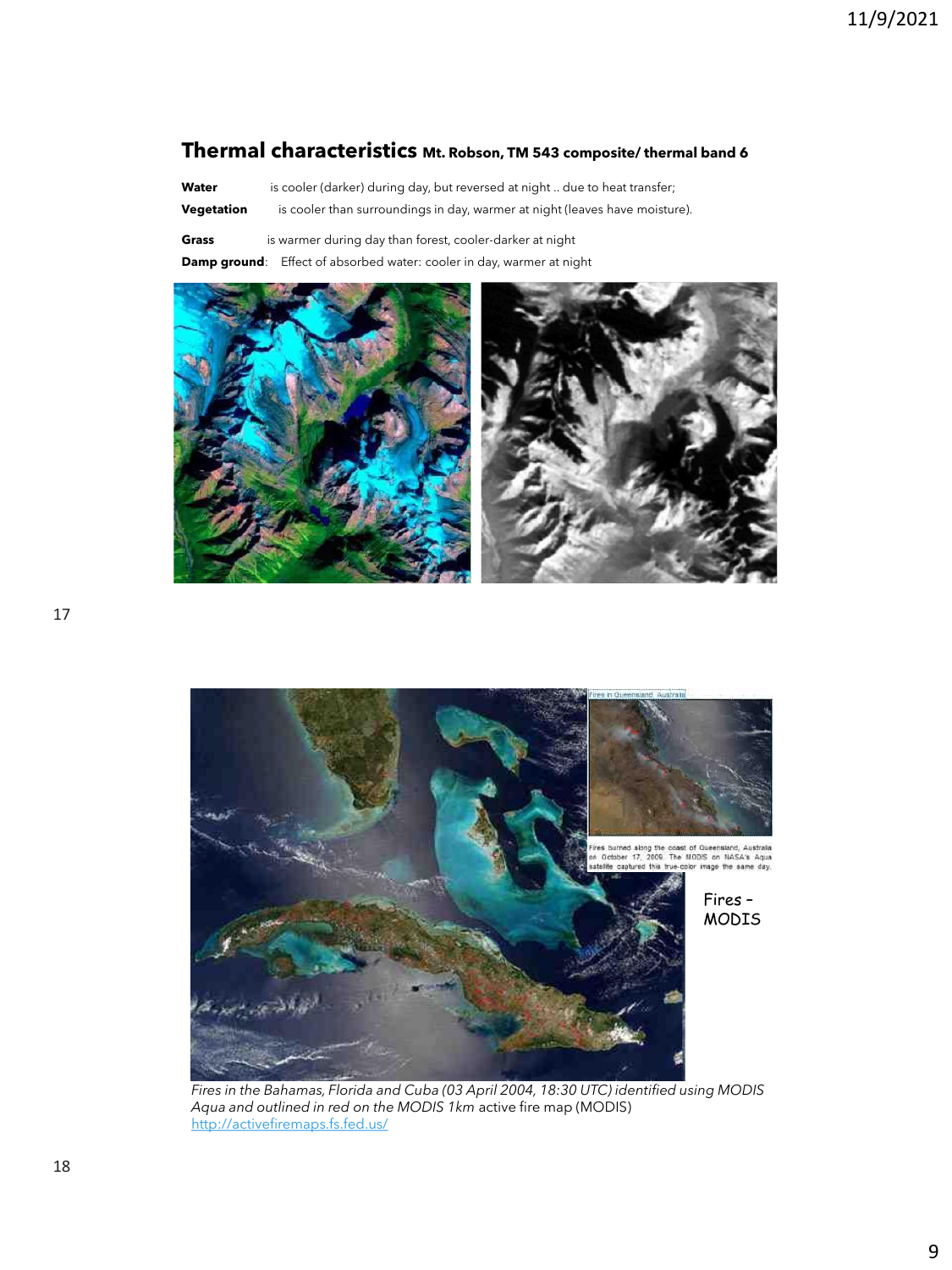

## Aqua MODIS Sea Surface Temperature, April 2004

 $\frac{1}{2}$  tutorial (section 9): http://www.fas.org/int/docs/ratio 9): Sea Surface Temperature (°C)

## **Thermography- Building heat loss**